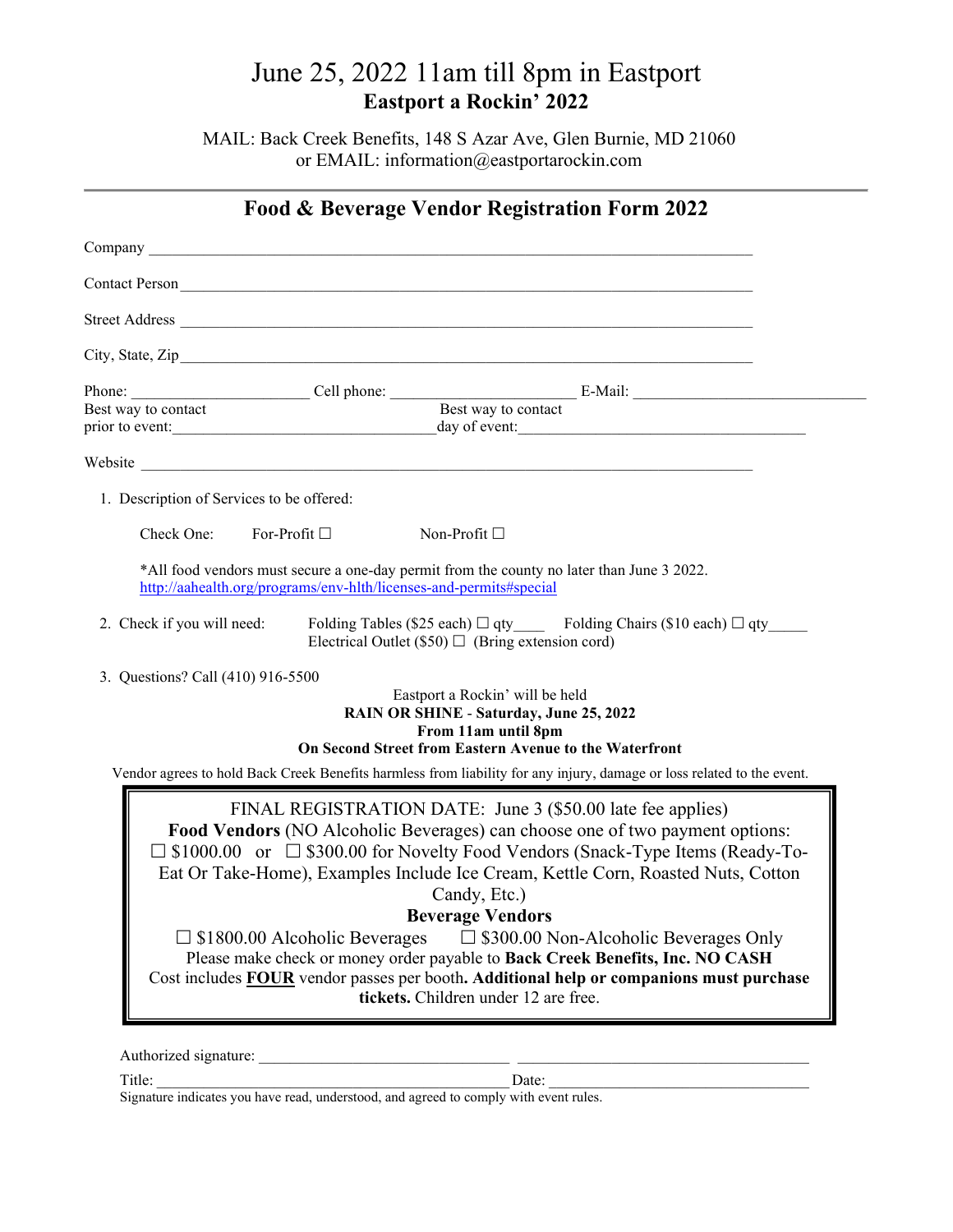#### **Please read the ENTIRE APPLICATION before signing and returning.**

- 1. Food & beverage vendors are responsible for timely arrival. **Setup is between 8:00 – 9:00 am Saturday morning**. Space is forfeited if not occupied by 9:00 a.m. Vehicles will not be permitted to arrive earlier than 8:00 or remain on site after 9:00 am, except where prior arrangement is made with Back Creek Benefits. Vendors are responsible for cleaning and restoring their area to its original appearance by 9pm. You are responsible for finding parking outside the festival– street parking is available.
- 2. **Event will be held RAIN OR SHINE.** No refunds, no exceptions. This is an outdoor event. We plan on providing good weather, but can't promise it!
- 3. Each vendor will receive an assigned  $10'$  x  $10'$  space. Vendors needing a larger space will need to pay an additional cost. Please contact Back Creek Benefits for more information. Flexibility is required as some sites abut sidewalks and public rights of way. Please note in space below if your site plan is not flexible or you require a completely flat area.
- 4. **Vendors provide their own assistance, tents, tables and chairs.** Tables and chairs may be rented from the Festival for \$25 and \$10 each, respectively. **If you require electric, please bring extension cords and include this need in your booth space description below.** There is a \$50 charge for provision of an electrical outlet.
- 5. **Food vendors must set up and have kitchen facility fully prepared in readiness for County Health inspectors by 10am on the day of the festival.** Failure to do so may result in County's denial of permit and ejection from event. Any food vendor using heat for food prep **must** provide sketch of booth layout, showing heating unit and have a fire extinguisher on hand. All tents must be approved for fire-safety – the fire inspector will be on site on Saturday morning to check tents. **Food Vendors are required to supply and maintain at least one public-use recycling bin AND one public use garbage can at their booth.** No refunds for non-compliance expulsion.
- 6. Every attempt will be made to keep each food venue unique. Vendors may be asked to be flexible with their menu if necessary. Please list menu items and all items to be sold including prices in space provided below. Food vendors are permitted to sell non-alcoholic beverages. Back Creek Benefits reserves the right to deny the sale of any item deemed inappropriate for any reason. Prices and menu must be prominently displayed at your space during the event. Food purchases will be cash/credit at vendor's stations.
- 7. **All payments MUST be made in advance. Due date is June 1. Failure to pay in full prior to event nullifies application. Checks MUST be made payable to Back Creek Benefits, Inc.** An application is considered a commitment to the festival. Applications do not confirm acceptance into event. Confirmation is made via mail (receipt) or phone call. Please list a number where you can be reached. Money will be refunded for any application that we are not able to confirm.
- 8. Vendors are responsible for their own insurance. Please provide proof of insurance. Back Creek Benefits, Inc. is not liable for any loss, theft or damages to property caused by fire, casualty, acts of God or man to merchandise or person. Back Creek Benefits, Inc. will not be held liable for damage or loss to personal property or for injury to persons or employees while on the premises. An accepted/confirmed vendor agrees to assume full responsibility to prevent these occurrences, provide insurance and secure against anticipated loss. This event will be held rain or shine. No refunds, no exceptions.
- 9. Signing this application indicates you have read, understood, and agree to comply with event rules. Back Creek Benefits, Inc. reserves the right to dismiss any vendor who violates this contract.

Name: (please print)

Company Name:

Vendor Applicant Signature Date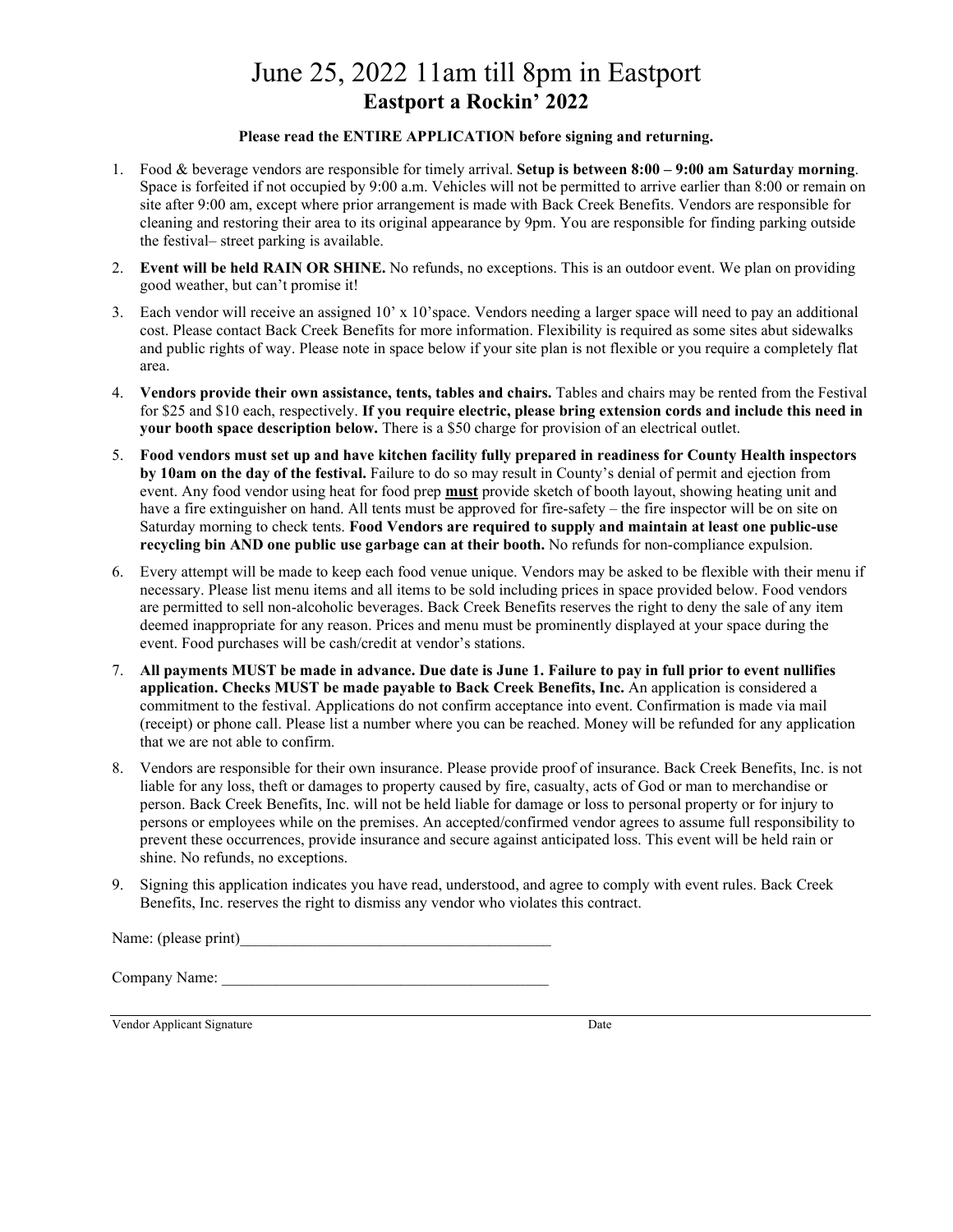**Please Sketch Your Booth Layout Here or Attach Layout to Application (Required)**